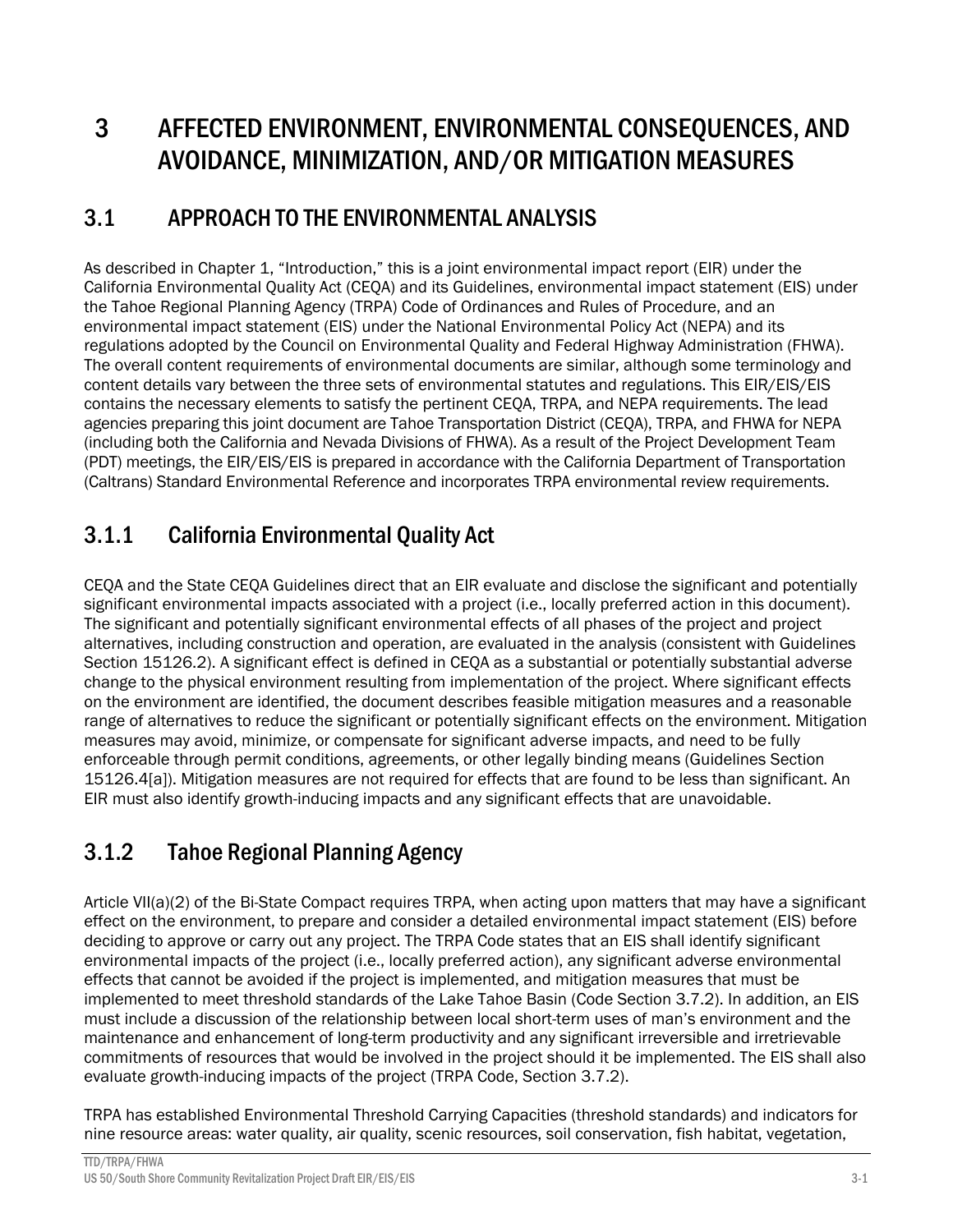wildlife habitat, noise, and recreation. TRPA threshold standards are minimum standards of environmental quality to be achieved in the Tahoe Region. Every five years, TRPA evaluates the attainment status of all TRPA threshold standards. The latest TRPA Threshold Evaluation was completed in April 2012 (TRPA 2012). Pursuant to TRPA Code Section 4.4, TRPA is required to find that the project would not cause the environmental threshold carrying capacities to be exceeded. The EIR/EIS/EIS helps to inform TRPA in making the findings; however, the specific threshold analyses and findings will be contained in staff reports presented to the TRPA Governing Board during consideration of certification of this EIR/EIS/EIS and approval of a project alternative at the conclusion of the environmental review process.

## 3.1.3 National Environmental Policy Act

NEPA requires federal agencies to integrate environmental values into their decision-making processes by considering the environmental impacts of their proposed actions and reasonable alternatives to those actions. The US 50/South Shore Community Revitalization Project is a proposed action subject to NEPA, because it includes highway improvements proposed for FHWA funding (23 Code of Federal Regulations [CFR] 771.107[b]). When the significance of impacts of a transportation project proposal is uncertain, an EA is prepared to assist in making this determination. If it is found that significant impacts would result, preparation of an EIS is necessary. Based on a preliminary review of potential effects and because this is a joint document with a CEQA EIR and TRPA EIS, FHWA has determined that an EIS will be prepared.

The technical sections have been prepared in accordance with the Regulations for Implementing the Procedural Provisions of the National Environmental Policy Act (40 CFR Section 1500 et seq.) issued by the Council on Environmental Quality. In addition, this EIS follows the FHWA regulations for implementing NEPA, including Environmental Impact and Related Procedures (23 CFR 771), *Environmental Impact and Related Procedures*. FHWA guidance complementing the regulations were issued in the form of a Technical Advisory (T.6640.8a), *Guidance for Preparing and Processing Environmental and Section 4(f) Documents*. The Technical Advisory provides detailed information on the contents and processing of environmental documents. Additional guidance and information on the NEPA process and other environmental requirements are found in FHWA's Environmental Guidebook. The Guidebook includes up-to-date information to accelerate the delivery of transportation projects. It includes information on FHWA policy and guidance and provides links to transportation and environment websites and resources related to specific technical topics, such as air quality, biological resources, community impacts, cultural resources, Section 4(f), visual impacts, and water quality.

## 3.1.4 Incorporation by Reference

TRPA and the Tahoe Metropolitan Planning Organization (TMPO) prepared a program EIR/EIS for the environmental review and approval of the Lake Tahoe Regional Transportation Plan (RTP, also known as *Mobility 2035*) and Sustainable Communities Strategy (SCS, for the California portion of the Lake Tahoe Region) (TMPO and TRPA 2012). This program-level document provides a regional consideration of cumulative effects and includes broad policy alternatives and program mitigation measures that are equally broad in scope. The 2017 Regional Transportation Plan (2017 RTP), which is an update to the 2012 RTP, and its joint CEQA/TRPA environmental document have been circulated for public review. The vision and goals of the 2017 RTP were based on the 2012 RTP. The projects listed in the 2017 RTP are substantially similar to those in the 2012 RTP, and the US 50/South Shore Community Revitalization Project is included in both documents.

TRPA and TMPO have prepared a joint CEQA Initial Study/TRPA Initial Environmental Checklist for the 2017 plan as a supplement to the 2012 RTP EIS/EIR, that relies largely on that document's analysis of potential environmental impacts and mitigation measures. Pursuant to CEQA Guidelines Section 15163, a supplement to the EIR need contain only the information necessary to make the previous EIR adequate for the project, as revised. TMPO intends to continue to rely on the 2012 document, as supplemented, so the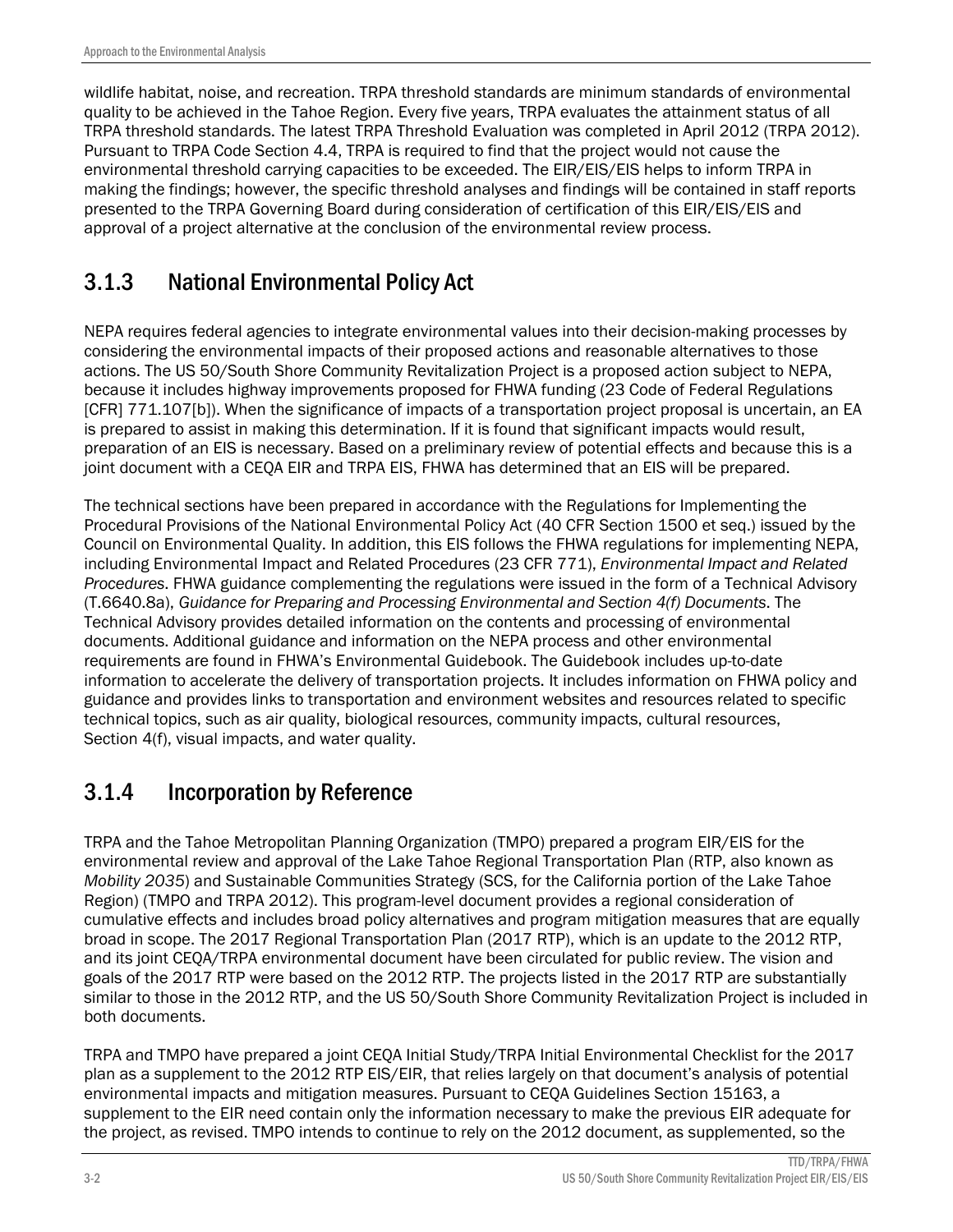environmental analysis in the 2012 document is still applicable. Because the approved RTP/SCS EIR/EIS includes the proposed US 50/South Shore Community Revitalization Project, some of its environmental effects, including cumulative effects, have been considered at the program level. Per the implementing regulations for NEPA (40 CFR 1502.21), "[a]gencies shall incorporate material into an [EIS] by reference when the effect will be to cut down on bulk without impeding agency and public review of the action. The incorporated material shall be cited in the statement and its content briefly described." Thus, this EIR/EIS/EIS incorporates the RTP/SCS EIR/EIS by reference. It is available for review on the TMPO's webpage (http://tahoempo.org/Mobility2035/) and cited and summarized in this document, where appropriate.

#### 3.1.5 Contents of Environmental Analysis Sections

This environmental analysis provides a comparable level of detail regarding the environmental impacts of all of the US 50/South Shore Community Revitalization Project alternatives under consideration. The analysis of the proposed roadway, bicycle, and pedestrian improvements has been prepared at a project-specific level of analysis, based on conceptual engineering plans prepared for the alternatives. The analysis of the three mixed-use development options has been prepared at a program level of analysis, because their description involves proposed land uses at the three sites, rather than design concepts. The mixed-use development project component, which extends beyond the minimum Uniform Relocation Act requirements, is not FHWA's action as part of the proposed project.

Discussion of each technical topic is contained in Sections 3.2 through 3.16. Section 3.17 contains a discussion of the relationship between local short-term uses of the human environment and the maintenance and enhancement of long-term productivity. Section 3.18 discusses irreversible and irretrievable commitments of resources that would be involved in the project. Section 3.19 contains a discussion of cumulative impacts in the context of other existing and proposed development near the project site. Chapter 3 includes the evaluation of all environmental topics originally identified for review in the Notice of Preparation (NOP)/Notice of Intent (NOI) for the Draft EIR/EIS/EIS and issue areas identified in the TRPA Initial Environmental Checklist. Appendix A of this EIR/EIS/EIS contains the NOP/NOI and the Scoping Summary Report, which includes the comments received during public scoping conducted for the EIR/EIS/EIS. Other appendices have been included to provide ease of access to important technical information.

In accordance with CEQA, TRPA, and NEPA requirements, this environmental analysis examines 15 technical topics. The impacts in Sections 3.2 through 3.16 address effects from implementation of Alternatives A through E. Technical topic areas consist of the following:

- ▲ Section 3.2, "Land Use"
- ▲ Section 3.3, "Parks and Recreational Facilities"
- ▲ Section 3.4, "Community Impacts"
- ▲ Section 3.5, "Public Services and Utilities"
- ▲ Section 3.6, "Traffic and Transportation"
- ▲ Section 3.7, "Visual Resources/Aesthetics"
- ▲ Section 3.8, "Cultural Resources"
- ▲ Section 3.9, "Floodplains"
- ▲ Section 3.10, "Water Quality and Stormwater Runoff"
- ▲ Section 3.11, "Geology, Soils, Land Capability, and Coverage"
- ▲ Section 3.12, "Hazards, Hazardous Materials, and Risk of Upset"
- ▲ Section 3.13, "Air Quality"
- ▲ Section 3.14, "Greenhouse Gas Emissions and Climate Change"
- ▲ Section 3.15, "Noise and Vibration"
- ▲ Section 3.16, "Biological Environment"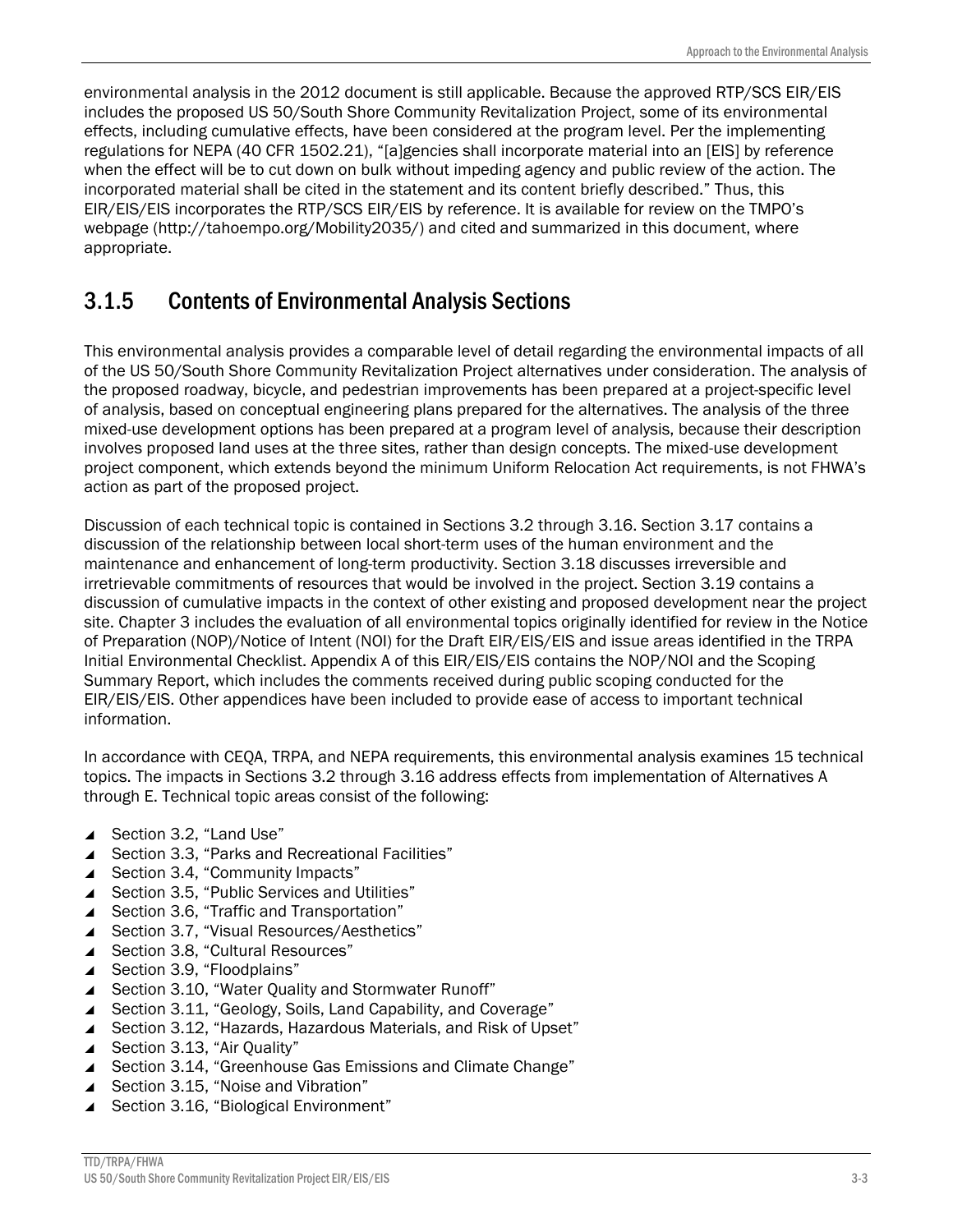Sections 3.2 through 3.16 of this EIR/EIS/EIS are organized into the following major subsections:

Introduction: This section provides introductory text pertaining to each technical topic, including a brief summary of comments raised by the public in response to the Notice of Preparation, and issues dismissed from further discussion in the section.

Regulatory Setting: This section presents the applicable regulatory framework and planning context, if any, for the specific technical issue as it relates to TRPA, federal, state, and local requirements. For applicable resource sections, the Regulatory Setting also includes a discussion of the threshold standard attainment status for the relevant TRPA Environmental Threshold Carrying Capacities: water quality, soil conservation, air quality, vegetation, wildlife, fisheries, noise, recreation, and scenic resources.

Affected Environment: This section describes the environmental setting. The environmental setting presents the existing environmental conditions in the project site and surrounding study area, as appropriate. The affected environment constitutes the baseline, or point of comparison, for determining the environmental effects of the alternatives. The extent of the environmental setting area differs among the resources, depending on the locations where impacts would be expected. For example, air quality impacts are assessed for the regional air basin, while aesthetic impacts only need to be assessed for the immediate study area.

Environmental Consequences: This section identifies and describes the methods and assumptions used in the environmental impact analysis, the criteria used to determine the level of significance of environmental impacts, the environmental effects of implementing the project alternatives, and feasible minimization and mitigation measures that could reduce potentially significant and significant impacts. The potential impacts of the alternatives are determined by comparing estimated environmental effects of each alternative with the baseline condition, which is the existing affected environment (as defined above). The significance determination for each impact is also determined with this comparison. Project impacts are numbered sequentially in each section. A summary impact statement precedes a more detailed discussion of the environmental effects of the alternatives. The level of significance of the impact is also defined for each alternative, prior to the application of any mitigation measures, if they are needed, and then, again, after the application of proposed mitigation measures. The discussion is organized by alternative and includes the analysis, rationale, and substantial evidence upon which conclusions are drawn. Some alternatives may have the same or similar impacts. In these instances, the reader is referred back to previous impact discussions to reduce redundancy.

Many environmental impacts are the subject of existing laws and regulations intended to protect environmental quality. For instance, the TRPA environmental threshold standards and Code requirements; federal environmental laws, regulations, and permitting requirements; and state environmental laws, regulations, and permitting requirements each may mandate either specific actions or achievement of performance standards. Existing laws, regulations, or permits that specify mandatory and prescriptive actions to be implemented by a project that would avoid or minimize an impact are considered before determining impact significance. If a residual adverse or significant impact would occur after considering implementation of existing laws, regulations, or permit requirements then additional avoidance or minimization measures are proposed to further reduce the significant or adverse impact. Where existing laws or regulations specify a mandatory permit process for future projects, performance standards without prescriptive actions to accomplish them, or other requirements that allow substantial discretion in how they are accomplished, or have a substantial compensatory component, the level of significance is determined before applying the influence of the regulatory requirements. In this circumstance, the impact would be potentially significant, significant, or adverse, and the regulatory requirements would be included as an avoidance, minimization, or mitigation measure.

This document provides environmental review at a programmatic level for the three proposed mixed-use development sites for Alternatives B, C, and D. These are the preferred sites for constructing replacement housing for displaced residents. Future development of the three mixed-use development sites identified in Exhibits 2-9 through 2-12 would be subject to subsequent project-level environmental review and permitting by the City of South Lake Tahoe and/or TRPA, with the permitting agency determined based on the size, nature, and location of the future project on each of these sites. If the replacement housing for displaced residents is constructed outside of one of these three sites, then full, project-level environmental review would be required. Under such circumstances, the replacement housing would still be constructed prior to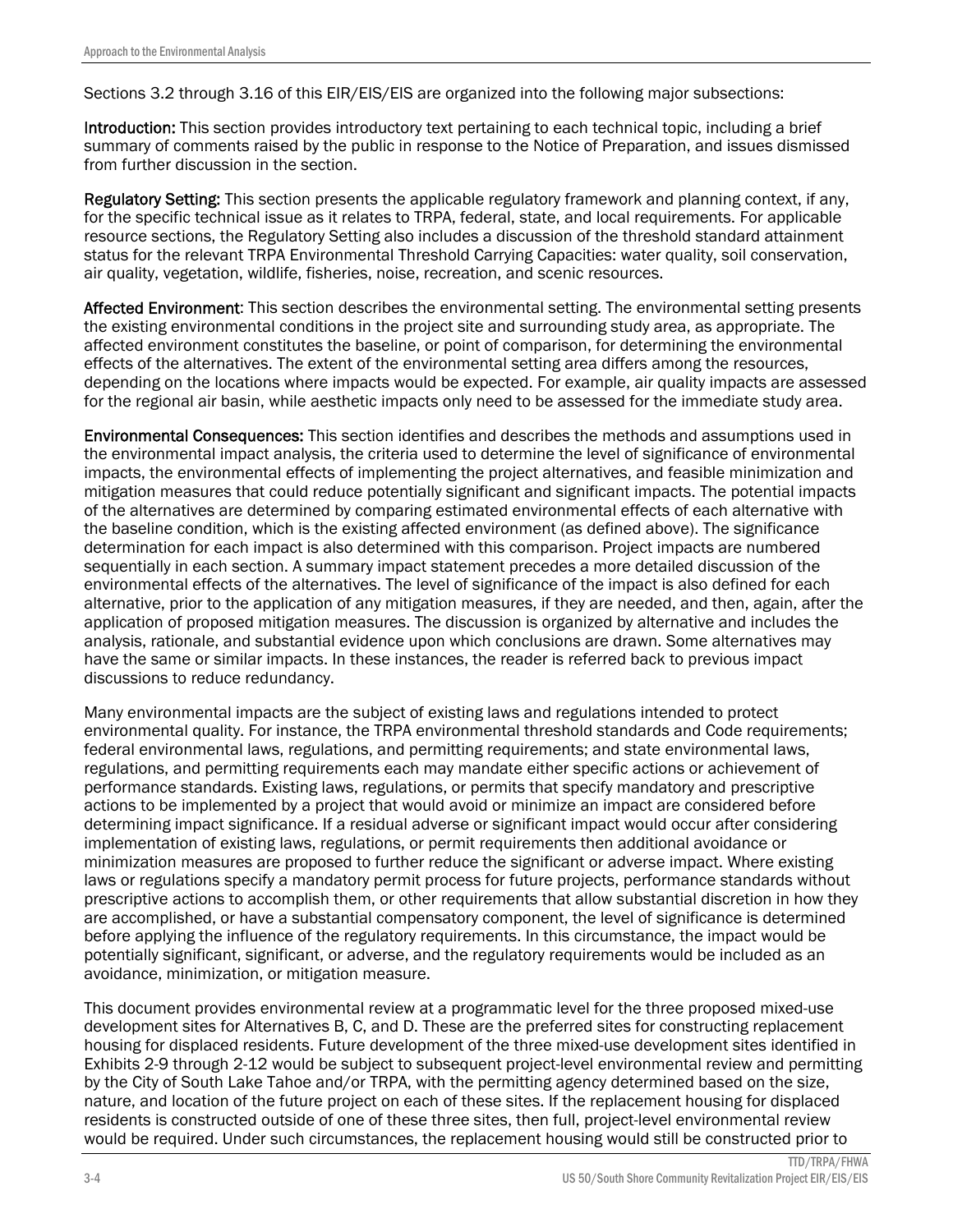displacing residents for the purposes of constructing the proposed transportation improvements in California. Project-level environmental documents would require identification of, and mitigation for any potentially significant environmental impacts, and would be prepared in light of the information contained in the program-level analysis in this environmental document.

Methods and Assumptions: This section describes the methods, process, procedures, and/or assumptions used to formulate and conduct the impact analysis. Where relevant, this section may also include dialogue on any issue that is not discussed in the impacts section (i.e., where no impact would be expected and the reasoning behind this conclusion).

Design of the action alternatives has been an on-going process and refinements have been made for this EIR/EIS/EIS since the early phase of alternatives formulation. As a result, background studies have been revised as necessary to provide the best available information. Some of the background studies have been updated to reflect more recent design refinements identified for the project. For example, the Noise Study Report (Caltrans 2015) and Caltrans Project Report Traffic Operations Analysis Update Technical Memorandum (Wood Rodgers 2016). The analysis of alternatives in this EIR/EIS/EIS is based on the design refinements described in Section 2.4.8, "Further Development of Project Design."

Significance Criteria: This section provides the criteria used in this document to define the level at which an impact would be considered significant, in accordance with CEQA, NEPA, and the TRPA Code of Ordinances. Significance criteria used in this EIR/EIS/EIS are based on the checklist presented in Appendix G of the State CEQA Guidelines; the TRPA Initial Environmental Checklist; factual or scientific information and data; and regulatory standards of Federal, State, and local agencies. While CEQA requires a determination of impact significance for each impact discussed in an EIR based on significance criteria, under NEPA, preparation of an EIS is triggered if a federal action has the potential to "significantly affect the quality of the human environment," which is based on the context and intensity for each potential impact. The significance thresholds used in this document also encompass the factors taken into account under NEPA to evaluate the context and the intensity of the effects of an action.

Environmental Effects of the Project Alternatives: For each alternative, environmental effects are listed numerically and sequentially throughout each section. Analysis of each alternative is included under each impact. The discussion for each alternative is broken down into the impacts of the transportation improvements and the impacts of the proposed mixed-use development. A **bold** font impact statement precedes the discussion of each impact and provides a summary of each impact and its level of significance. Impact conclusions are made using the significance criteria described in each section and include consideration of the "context" of the action and the "intensity" (severity) of its effects in accordance with NEPA guidance (40 CFR 1508.27). To distinguish between NEPA environmental consequences and CEQA and TRPA impact determinations, each impact includes a concluding statement for NEPA environmental consequences and a concluding statement for CEQA and TRPA impact determinations.

The level of impact of the alternatives is determined by comparing estimated effects with baseline conditions. Under CEQA, the existing setting (as described in Affected Environment, above) normally constitutes the baseline point of comparison against which a significance determination is made. Under NEPA, the No Build Alternative (expected future conditions without the project) is the baseline against which the effects of alternatives are compared to determine the relative intensity of effects among the alternatives. NEPA also seeks identification of beneficial environmental effects, if they occur. Alternative-specific analyses are conducted to evaluate each potential impact on the existing environment. This assessment also specifies why impacts are found to be significant, potentially significant, or less than significant, or why there is no environmental impact or a beneficial effect for the purposes of CEQA and TRPA and why impacts are found to be adverse, not adverse, or would have no environmental impact for the purposes of NEPA. A "potentially significant" impact and "significant" impact are treated the same under CEQA and TRPA in terms of procedural requirements and the need to identify feasible mitigation. For the purposes of NEPA, an "adverse" impact would be required to identify additional avoidance, minimization, and/or mitigation measures. A less-than-significant impact, for the purposes of CEQA and TRPA, and an impact that would not